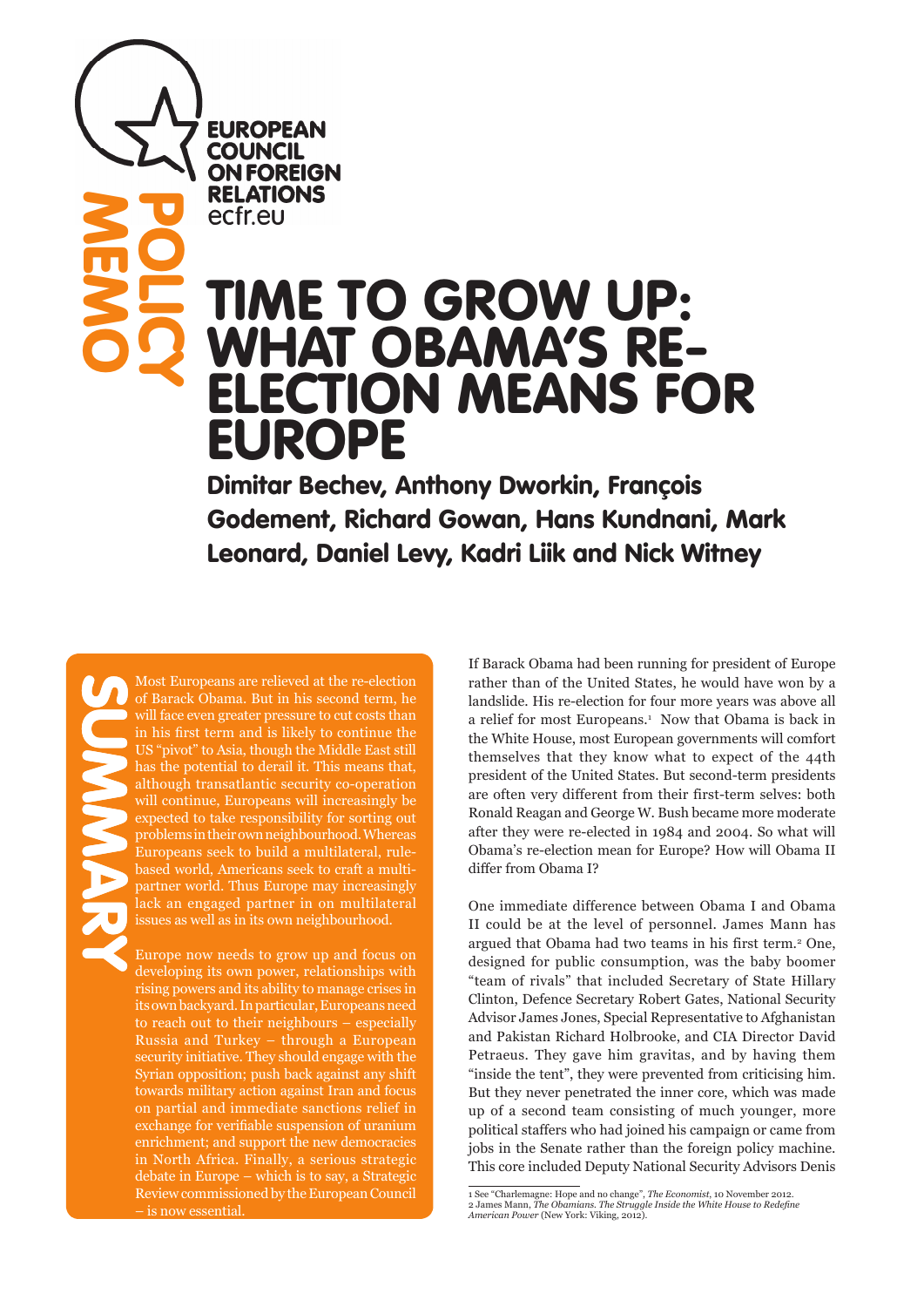McDonough and Ben Rhodes, Ambassador to the UN Susan Rice, Senior Director of Multilateral Affairs Samantha Power, and Ambassador to Russia Michael McFaul.

The biggest divide between the two teams was generational: where the "team of rivals" was shaped by the experiences of Vietnam and the Cold War, Obama and his inner core came of age in a post-European world of emerging powers and financial austerity and were shaped by post-Millennium events such as 9/11, the Iraq War and the global financial crisis (although the Balkans and Rwanda in the 1990s were also formative experiences for some, such as Power and Rice). As he grew in confidence, he felt able to fire or sideline many of the older figures and move more of the inner core into public-facing roles. Obama may now create an authentic team of genuine "Obamians", as Mann calls them. Even if Obama replaces Clinton with a seasoned hand like John Kerry instead of Rice, it seems unlikely that he will put so much energy into his working relationship with High Representative Catherine Ashton or any other European leader.

Thus Obama's foreign policy is likely to be more "Obamian". Obama's first two years were taken up with aftercare for the policies of Bush. Domestically he sought and succeeded in preventing a depression; internationally his goal was to rebuild American leadership after Iraq. Obama's early tentative attempts to extend the hand of friendship to China and Iran had at best mixed results; the "reset" with Russia was the main achievement of his first two years in office. But after the killing of Osama bin Laden, Obama could draw down from Afghanistan and shift more obviously to his own priorities. He was able to move from surge to drawdown in Afghanistan and to shift from wars of occupation to an ad hoc approach to interventions.

In Obama's second term, he will face even greater pressure to cut costs than in his first term.3 Austerity will be the backdrop to all foreign policy decisions and the US will become even more of a "frugal superpower" than it was in the first term. In fact, many people within the administration have talked of an "Obama doctrine" of low-cost leadership for the age of austerity. Apart from the use of drones, Special Forces, and cyber warfare rather than large-scale interventions, this involves a mix of soft power (symbolised by Obama and his powerful speeches), sanctions (used against Iran and Syria) as the default substitute for deeper diplomatic engagement or military action, and "leading from behind" (as in Libya) where interventions are perceived to be absolutely necessary. Libya illustrated this approach: it cost US taxpayers between \$1 and \$3 million a day – compared to \$300 million for the Afghan operation.

Obama's most immediate challenge will be to avoid having defence spending – which is already being reduced from its bloated post- $9/11$  levels – fall off the upcoming fiscal cliff. Even the Pentagon would face a real defence management crisis if forced to forgo some half trillion dollars of funding 3 Michael Mandelbaum, *The Frugal Superpower. America's Global Leadership in a Cash-Strapped Era* (New York: PublicAffairs, 2010).

over the next ten years. With so many near-term costs (personnel, long-term contracts) effectively fixed, cutting perhaps 7.5 percent of planned spending in 2013 would mean freezing most if not all uncommitted expenditure. But even if this train wreck can be averted, the Pentagon is no longer flush with money. The 2011 defence cuts, though in reality no more than the foregoing of further anticipated increases, marked the end of the years of plenty. The service chiefs signed up on the basis that the US military will be asked to do less in the years ahead and be able to rebuild after a decade of war.

The one exemption from this frugality will be the "pivot" to Asia that began in Obama's first term. Although it is still largely rhetorical in nature, the pivot promises a major strategic re-alignment that could be the beginning of a new era of bipolarity. There are all sorts of issues that could still divert Obama from his goal of shifting attention from the Middle East to the Pacific – Iran and Syria are two obvious examples – but Obama's determination to avoid "leading from the front" on Libya showed how disciplined this president can be. In short, Obama will aim to hold the rest of the world apart from Asia at bay by drone strikes, cyber defence, and greater energy self-sufficiency. This means that Europeans will be expected to take responsibility for sorting out problems in their own neighbourhood.

## The diminished West

In many ways, Obama is the kind of American president that Europeans have always said that they wanted: he does not divide the world into friends and enemies and has little of the "with us or against us" approach of President Bush; he is less militaristic and more economically-focused; and his values tend to be humanitarian and based on supporting popular aspirations, not focused on a clash of rival political models. Most importantly, he is a pragmatist who is willing to change course when things don't work and he is inclined to work with any power that shares his objectives. Because he is not drawn to Europe because of a nostalgia for the "West", Obama has made a deliberate effort to get the buy-in of emerging powers such as Brazil, India, Indonesia, Mexico, South Africa, and Turkey so that maintenance of the liberal order seems less like the "white man's burden".

Yet, paradoxically, the result of this worldview, which Europeans to a large degree have welcomed, is both to loosen the bonds holding Europe and the US together and to contribute to the hollowing out of the liberal order itself. Obama's pragmatism means that he has limited patience for a European partner that is often more interested in process than outcomes and that has shown a lack of political will to use its considerable potential capacity. The move away from large-scale ground wars is likely to further reduce the significance of US-EU military co-operation. But, more fundamentally, the importance of the West as a strategic unit of shared values is diminished by Obama's more universalist approach.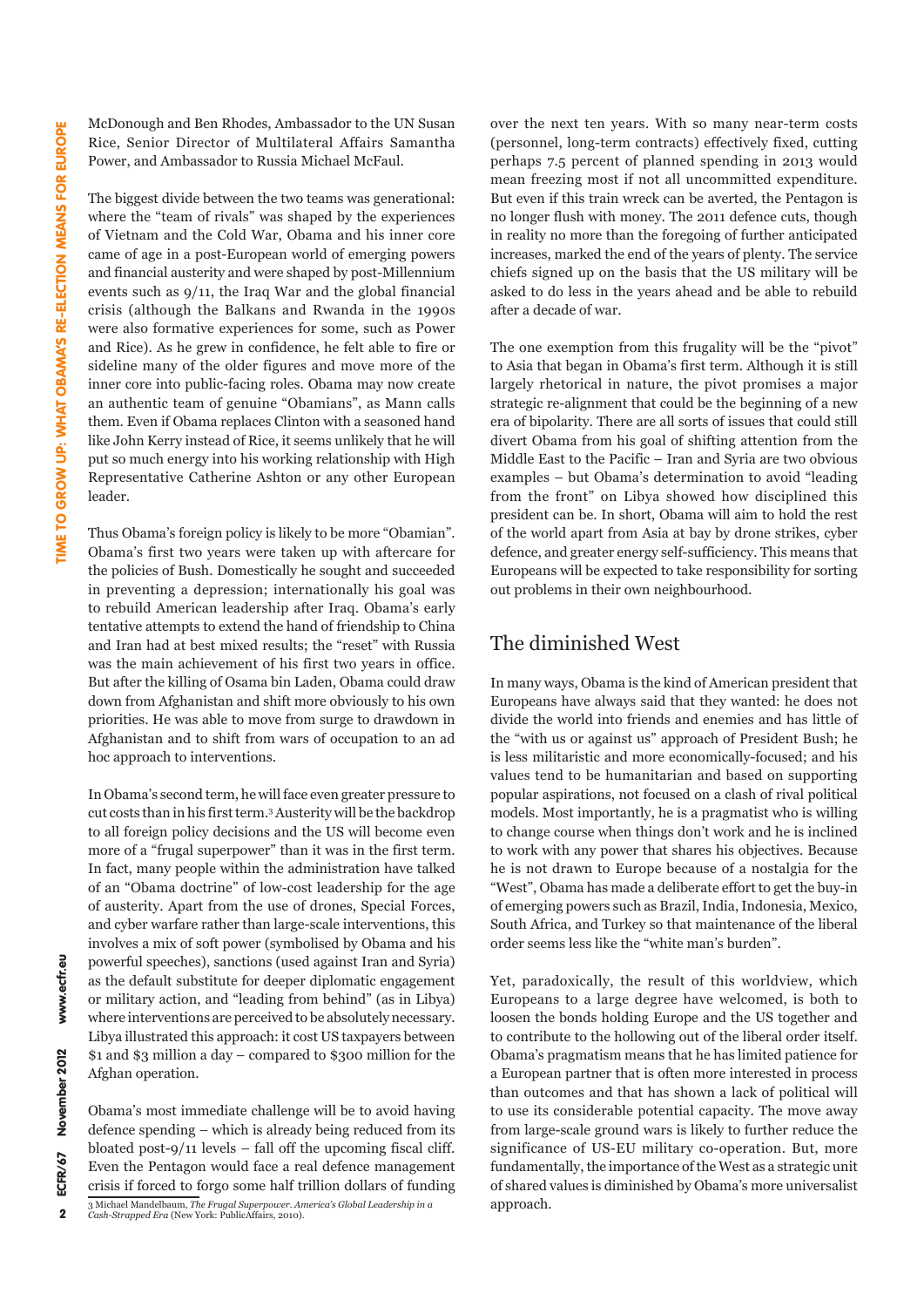Of course, transatlantic security co-operation has not disappeared. For many Europeans, Obama's first term represented the classic story of a president going out in the world trying to open new horizons, being disappointed, and then coming back to Europeans, because for all their flaws, they remain the most dependable allies. Although the post-colonial powers of Brazil, Turkey, and South Africa are democracies, they have a strong attachment to national sovereignty and are wary of the excessive influence of multilateral institutions that they did not create. Thus Obama has had to turn to Europeans on missile defence, Iran, Afghanistan, the Arab Awakening, and in particular, Libya.

However, this transatlantic co-operation was more tactical than strategic: Obama worked with Europeans where they could be useful rather than trying to craft a joint Western approach to preserve the liberal order. In fact, it seems that Europe and the US will increasingly be divided by the way that they are dealing with their diminishing roles on the world stage. As America puts ever more energy into the Pacific and treats the EU in a more tactical way, so Europeans are becoming less dependent on America for their security and prosperity. The biggest symbol of this divergence is the increasing gap between Berlin and Washington on economic issues. Obama is likely to continue to criticise Chancellor Angela Merkel's austerity-led approach to the euro crisis (which will, however, resonate with much of the rest of Europe).

At a deeper level, Europeans and Americans have quite different visions for the world. Europeans seek to build a multilateral, rule-based world and have pushed for the creation of institutionalised global responses to climate change, genocide, or various trade disputes. To the extent that today's world has not collapsed into the deadlocked chaos of what Ian Bremmer calls a "G-Zero" world, it has often been due to European efforts to create a functioning institutional order. But, ironically for a continent that has embraced multilateralism more than any other on earth, Europe has not pooled its own impressive economic, political, and military resources. As it struggles to resolve the euro crisis, the EU may now split into two or more tiers, which would make concerted foreign-policy action even more difficult. As a result, European power is currently too diffuse to be much of a help or a hindrance on many issues.

The US, on the other hand, has a quite different vision. Although Obama is as committed as Europeans to liberal values, he seems to think that the best way to safeguard American interests and values is to craft a multi-partner world. Obama continues to believe that he can transform rising powers by integrating them into existing institutions (despite much evidence that they are transforming the institutions and hollowing out many of the incursions on national sovereignty that entrench the liberal bias). But he also thinks that Europe's overrepresentation in existing institutions like the World Bank and the International Monetary Fund is a threat to the consolidation of that order. There is no alternative to engaging the world's big powers in global institutions, but the conditions that are attached to their participation and the ability of the West to develop a common strategy will have a decisive say on the normative basis on which these institutions function. This divergence between Europe's multilateralism strategy and America's multi-partner one creates a dilemma for the EU in each of the four key theatres of its foreign policy: Asia, the Middle East and North Africa (MENA), the Wider Europe, and the global system as a whole.

#### Asia

The "pivot" – the centrepiece of Obama's Asia policy in his first term – amounts to an exemption of East Asia from the deep military drawdown that will follow Obama's defence cuts. The Obama administration has given security commitments to ASEAN countries against the use of force on territorial issues and has had to do the same for Japan, which exercises "administrative control" over the Senkaku/ Diaoyutai islands (a formulation that Japan is not entirely happy with and that China is likely to test over the coming months). The State Department has also launched novel and successful policies towards Burma and may be considering applying a similar policy to North Korea.

The effect in China has been surprising: the media and nationalist elements have launched a barrage against the Obama administration, which finds itself suddenly demonised in spite of its initial overtures towards China after Obama came into office in 2008. Part of the reason may be with Beijing's perception of American economic weakness, which also allows China to play a role as an unsolicited economic adviser for domestic American policies. During the election campaign, Romney tried to present Obama as a wide-eyed idealist who was duped and even ridiculed by China. But the argument never worked: the electorate focused almost exclusively on the economy and Romney's background and past business with China made his arguments unconvincing.

Obama's second term is likely to bring more conflict with China. Clinton's departure from the State Department will remove one of the administration's strongest advocates of a values-driven foreign policy and of closer ties with Asian democracies. Meanwhile, as budgetary pressures increase, the US will struggle to improve its hard-power footprint in Asia or elsewhere. However, China's stubborn refusal to engage or compromise is likely to force Obama to take a tough stand on some issues. The antidumping actions against China initiated in the last months of the campaign are likely to continue. Fifty-nine percent of Americans see China as an economic threat compared to only 45 percent of Europeans.4 Increasingly, the US is likely to regard Taiwan and North Korea as China's burden and will not need to make other concessions to China when Taiwan itself is more and more falling into a "United Front" pattern or if North 4 Transatlantic Trends, Topline Data 2012, available at http://trends.gmfus.org/ files/2012/09/TT-2012-Topline-Data.pdf.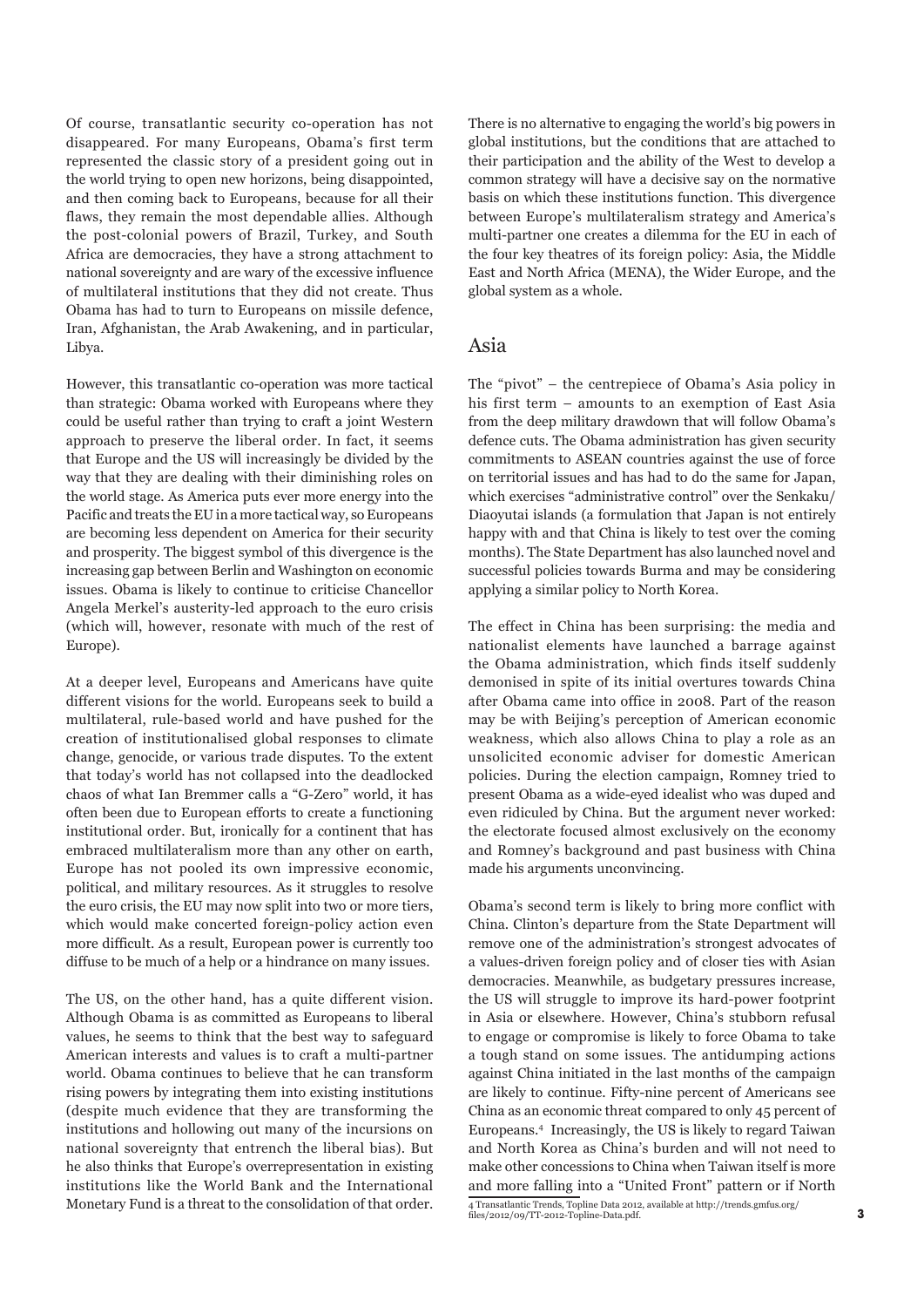Korea opens to the outside world to avoid being locked in with China as its sole guarantor.

At the same time, however, Obama will see practical convergence with China: on climate change issues, where the US is as pragmatic as Europe is ethereal; on an approach to multilateralism based on national and changing interests; and perhaps even on investment if the American current account balance falls back into deep red. But whether it will produce conflict or convergence, the "pivot" will certainly mean an America that is more focused on Asia.

# MENA

However, even after drawing down two wars in the region and only "leading from behind" on a third, MENA still has the potential to derail Obama's "pivot" towards Asia. Even as he prepares for his re-inauguration, President Obama's inbox will already be crowded with three pressing challenges from the region – Syria, Iran, and Israel/Palestine – that could draw him back into the kind of conflicts in the Middle East from which he has tried to extract America.

There may already be a new point of departure in the handling of the Syria crisis. Together with Europeans and regional allies, the US is taking a more proactive approach to finding a Syrian opposition address, having belatedly acknowledged the dysfunctionality and growing irrelevance of the Syrian National Council (SNC). The immediate goal is the creation of a more inclusive, credible, and centralised opposition. The newly formed Syrian opposition body seems designed in part to facilitate increased direct and indirect European and American assistance (non-lethal and later, one imagines, lethal) to the insurgency, with the inevitable prospect of mission creep leading to more serious consideration of an element of Libya-style intervention. However, Turkey and the Gulf Cooperation Council (GCC) do not see eye-to-eye with Europe (itself somewhat divided) and the US on the details of what to do next, so there are likely to be disagreements among the "Friends of Syria".

A re-elected Obama administration is likely to proceed with caution. But unless a serious diplomatic effort can replace the half-hearted and finger-wagging-dominated diplomacy of the past year, slippage towards an enhanced military role becomes more likely. Neither Americans nor Europeans share much appetite for difficult and distasteful and uncertain compromise-driven diplomacy with the Syrian regime and those either allied to it or distrustful of Western designs (including China, Iran, Iraq and Russia). But Syria is now the epicentre of a new regional cold war with an increasingly sectarian Sunni/Shia dynamic and a proliferation of warring parties. It threatens to spill over not only into Lebanon and Iraq but also possibly to Jordan, Turkey, the Kurdish areas, and beyond.

Obama will also seek a diplomatic outcome on Iran. Israeli

Prime Minister Benjamin Netanyahu's generosity in allowing his red marker pen to veer towards summer 2013 means that there is now more time for diplomacy (albeit constrained by Iran's presidential election in June 2013). Even before the election there was speculation about direct US-Iranian channels of negotiation and of attempts to deliver a diplomatic breakthrough in the coming months. Achieving any mutual diplomatic climbdown will not be easy given the mistrust and entrenched positions on all sides, Iran's own electoral timetable and desire not to be seen to succumb to Western pressure, and Israel's interference on the diplomatic track. Yet a diplomatic success, even one that is partial and simply buys time, is overwhelmingly preferable to the alternatives.

Europe can be helpful on this – the  $P_5$  +1 mechanism is obviously heavily European-weighted and High Representative Ashton's ongoing channels of communication with the Iranians can be an asset: when relevant and appropriate it is easier politically for Europe to significantly ease sanctions than for the US president (congressional maximalism on Iran is set to continue). Should diplomacy go slowly or downhill, a strong European stance against military action should at least inform both American and Israeli considerations and scenario planning. Both Obama and the E3 leaders will also have to ask themselves how much further to push sanctions that are starting to have a terrible effect on innocent Iranian civilians and that may anyway prove counterproductive; and how far Iran policy will become a hostage to scaring GCC countries into spending yet more tens of billions on Western arms purchases.

Obama may also believe that solving Israel-Palestine is a US interest and a piece of unfinished business, but, given domestic politics, Europeans should not hold their breath for more robust leadership by him. A vote in the UN General Assembly on upgrading Palestine's status to non-member state (something like the Vatican) could end up taking place in the middle of an Israeli election campaign (the election is set for 22 January). Fearful of how Israeli and Congressional punitive responses may undercut the already economically fragile predicament of the Palestinian Authority in the West Bank, the US has thus far been working with European allies to dissuade the Palestinians from proceeding with the UNGA vote. President Obama's first call will be whether to offer the Palestinians a serious inducement to pull back from the vote (such as a more forward-leaning and detailed formula for relaunching talks in 2013). If Obama II does remain paralyzed on this file then Europeans will increasingly be challenged to step up their own game to be more consistent with regional policy, regional interests, and with their own public opinion – and the issue will become more acute if the Palestinians undergo their own version of an Arab Awakening.

The interests and challenges for Obama II in MENA do not end there of course. Americans and Europeans will have to continue to respond to the transitions in Egypt, Libya, Tunisia, and Yemen as they debate constitutions, hold elections, and contest the parameters of the new political

www.ecfr.eu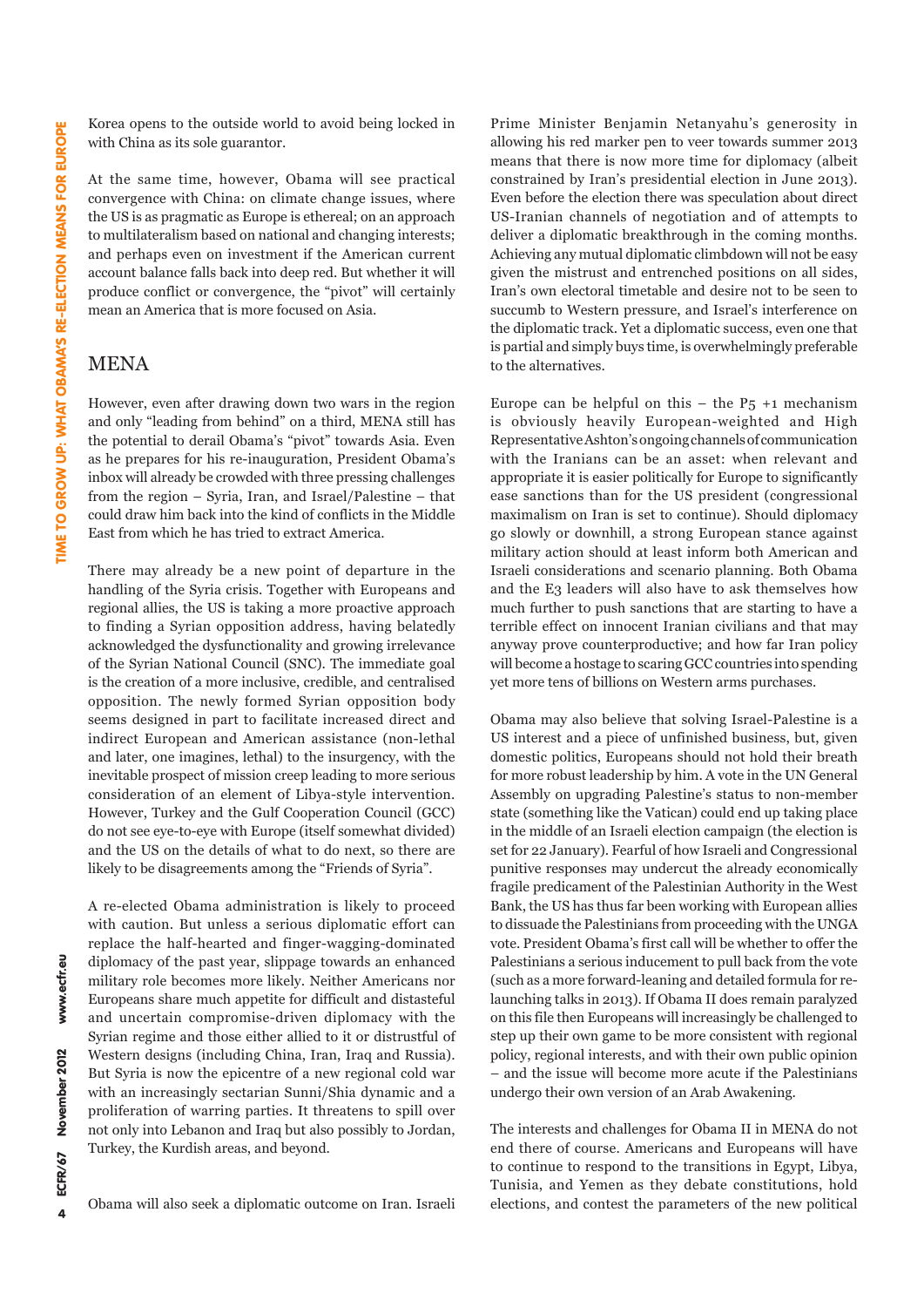dispensations. The challenge there for Europe and America is to find the right mix of support, aid and other economic incentives and to decide if and when those are to be conditioned, how and when to promote values and to show contrition for past accommodation of autocratic allies. There is also no guarantee that President Obama will not be faced with further convulsions in the MENA region – including in monarchies in the Gulf, Jordan or elsewhere – as the call for deeper enfranchisement proves contagious.

### Wider Europe

If the US leadership in the Middle East will be as low-cost as possible, the US could cease to be a leader at all in Europe's eastern neighbourhood. This will place more pressure on Europe to show greater initiative in dealing both with the return of Vladimir Putin as Russian president and in completing the unfinished transformation of the Western Balkans and the former Soviet Union. Fortunately, Europe is in better shape than it was eight or even eight years ago. At that time, the EU's policy towards Russia was paralysed by drastically different views and interests among member states; now it is united in its analysis of the situation. In particular, there is a new, although still somewhat weak, consensus about the need for a more effective policy towards Putin's Russia.

The Obama administration saw its "reset" policy with Russia as one of its first big foreign-policy success stories until the changed circumstances in Russia – in particular the return of Vladimir Putin as president – made it seem like a rather hollow success. In reality, the "reset" did not accomplish all the things that State Department diplomats had claimed, but neither was it the failure that its critics claim. By late 2008, President Bush had lost all leverage over Russia; the "reset" changed the tone of the dialogue and again gave Russia a stake in the relationship. But Russia needed the "reset" even more than Washington as a face-saving way out of an inconvenient situation that followed the Georgian War. After the crisis demonstrated the vulnerability of Russia's petroeconomy and the embryonic shale gas boom endangered Gazprom's monopolistic position in the European markets, Moscow also realised it could not dictate terms to the West and looked for a rapprochement, among other things in order to modernise its economy.

However, four years later, Russia's modernisation – even technological, not to mention political – has failed to materialise. To be fair, the "reset" policy never aimed to modernise and democratise Russia. Quite the opposite: the goal was to make some progress, where possible, with Russia as it is. However, when Medvedev and the elites that backed him adopted "modernisation" as their slogan, Washington's rhetoric became more blurred. Some assumed that Medvedev really was a devoted liberal and good relations with the US would help his mission at home – a double miscalculation, as critics are correct to point out. Still, the "reset" policy has accomplished some useful things, such as the new START treaty or the Afghanistan transit via Russia. Russia's somewhat improved relations with neighbours – most notably with Poland – cannot be directly attributed to the policy, but they have the same origin as Moscow's willingness to engage with "reset".

However, the "reset" policy has now run its course. One should not read too much into Obama's promise to Medvedev that he would be "more flexible" on NATO's missile defence after the election. Russia wants a "legally binding" guarantee that the missile defence system will not harm Russia's deterrence and has also proposed assuming responsibility for some of NATO's territory. This is a nonstarter among NATO allies: progress on missile defence therefore depends first and foremost on Russia's willingness to be more realistic. Washington does not have a policy that would address the changes in Russian society and politics that manifested themselves last winter. Nor is such a policy also likely to emerge under Obama II: Russia is simply not a policy priority for Washington and is unlikely to become one unless events take a much more dramatic turn.

The "pivot" will also exacerbate the de-prioritisation of Eastern Europe and the South Caucasus that began during Obama's first term. This leaves the task of dealing with the region's unfinished transformation mainly on the EU's shoulders. One possible exception is likely to be Turkey – an important partner in the MENA region during Obama I. For example, Turkey has neither the capacity nor the political appetite to act alone in Syria and is therefore keen for a more forward-leaning and interventionist US approach to emerge. Meanwhile, in the Western Balkans, there will be little change. The US will continue to "lead from behind" in Kosovo – and influence the talks with Serbia through the EU. But the choice of the next secretary of state matters: someone with a Balkans background from the Bill Clinton years might make a significant difference.

# International co-operation and law

Just as Europe will increasingly lack a partner in its eastern neighbourhood, it may also lack a partner on multilateral issues. The election of Obama in 2008 seemed to promise a brave new era of international co-operation. Obama's team embraced the G20 and declared that it would reinvigorate American engagement with the UN. While fearing Obama might reduce their leverage in multilateral institutions to make space for China and other Asian powers, Europeans hoped that Obama would be a champion of global governance. At times, he has fulfilled those hopes. His administration re-engaged with the UN Human Rights Council in 2010 and turned to the UN Security Council in order to impose sanctions on Iran and to take military action in Libya in 2011.5

<sup>5</sup> On Obama's re-engagement with the Human Rights Council, see Richard Gowan and Franziska Brantner, "The EU and human rights at the UN: 2010 review", European<br>Council on Foreign Relations, September 2010, available at http://ecfr.eu/page/-/the-<br>eu-and-human-rights-at-the-UN-2010-review.pdf. On sanctio Gowan and Franziska Brantner, "The EU and human rights at the UN: 2011 review", European Council on Foreign Relations, September 2011, available at http://www.ecfr. eu/page/-/ECFR39\_UN\_UPDATE\_2011\_MEMO\_AW.pdf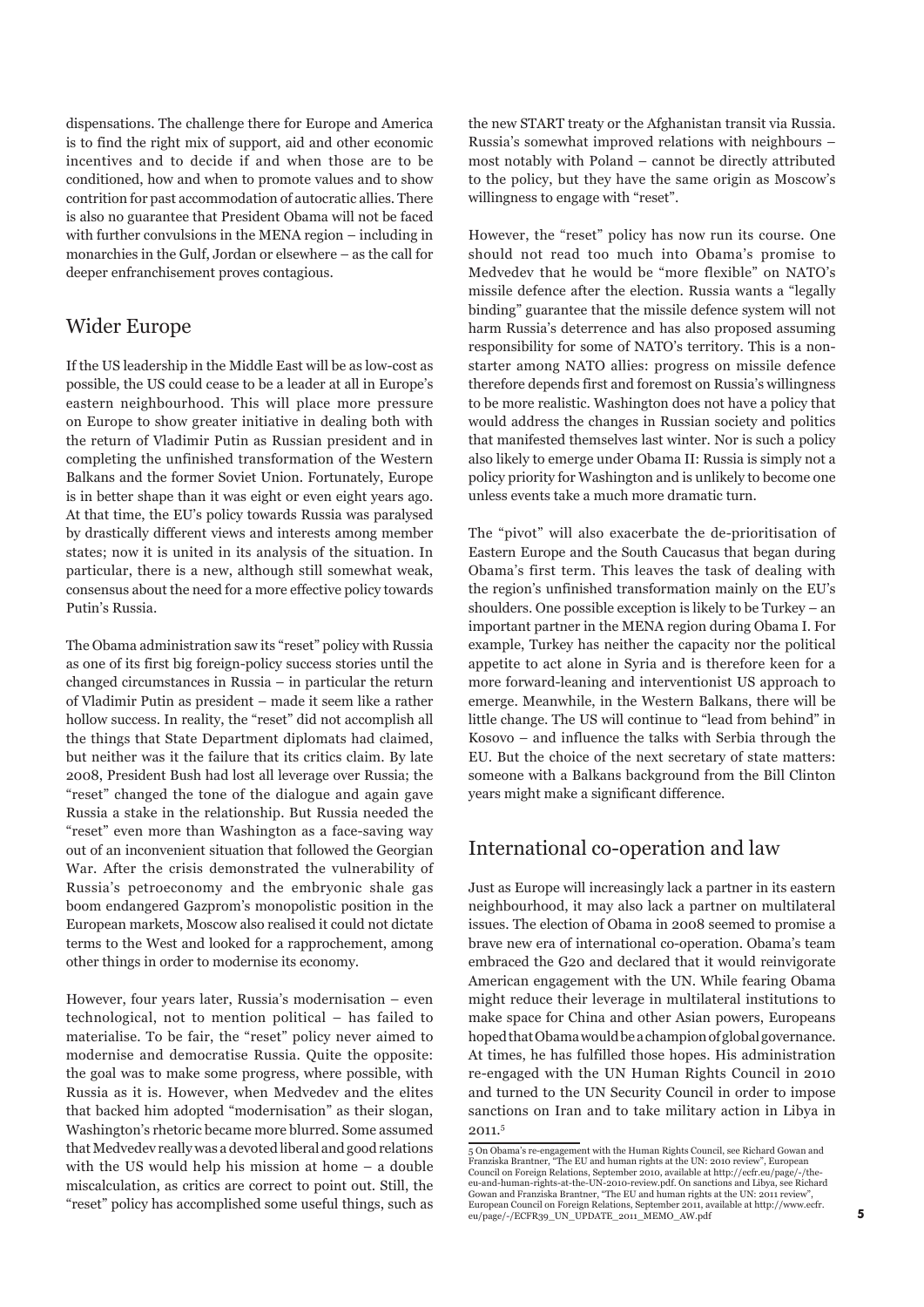But there have also been disappointments. The president cut his European counterparts out of crucial decision making at the 2009 Copenhagen climate change summit. His administration put public pressure on the EU to cut back its presence on the governing board of the IMF to accommodate rising non-Western economies. Washington's interest in the G20 also faded with the first storms of the financial crisis. This summer, the US ignored European pressure to agree on an international arms trade treaty – apparently to placate the domestic gun lobby. The Obama administration has found its European friends exasperating too: if the G20 has lost momentum, it is also because EU leaders wasted time bickering over the euro crisis at recent summits.

Obama and his team have also revealed that they have an instrumentalist approach to international law. The administration has done a good job at the UN Human Rights Council in Geneva, lining up non-Western states to attack former Libyan leader Muammar Gaddafi and Syrian President Bashar al-Assad. But, reluctant to expend much political capital on global governance at home, Obama has still not ratified major international treaties that EU member states like, such as the Comprehensive Test Ban Treaty or the UN Convention on the Law of the Sea (which, paradoxically, the US seeks to enforce in the South China Sea). At the same time, the Obama administration has operated against the spirit of international law in stepping up drone strikes and cyber warfare.

Now that he has been re-elected, Obama is not going to suddenly become the principled multilateralist for which Europeans once hoped. While the administration has scored multilateral successes (like Libya), it has won the most kudos at home when it has acted alone (killing bin Laden). And there is a growing realisation that China and especially Russia are unwilling to play by the rules of a USled multilateral game, as over Syria. Thus the second Obama administration will promote multilateralism when it finds it useful, especially when building new coalitions in Asia to balance China. Europe does not have a major role in these plans. But the US will lean on the EU when it needs it, such as the case of sanctions on Iran. However, co-operation will be intermittent: for Washington, the overriding issue in multilateral dealings with the EU will be the euro.

There were few areas where Europeans had higher hopes of Obama than in his approach to international law and counterterrorism. But the Guantanamo Bay detention camp remains open – even if its population has decreased. Obama did forbid the use of "enhanced interrogation techniques" approved under the Bush administration, but to the surprise and disappointment of some European officials, he did not launch an official investigation into the US government's sanctioning of torture. Most strikingly, Obama has dramatically expanded the administration's programme of drone strikes – by one estimate, carrying out more than six times as many attacks as Bush did – with a new risk that North Africa (Libya and Mali) will be added to the Pakistan/Yemen/Somalia crescent as a zone of remote control killing.

European governments have largely remained silent in the face of these developments. EU policymakers recognise that in some areas Obama's hands have been tied by a hostile Congress – which for instance has passed legislation that increasingly restricts the transfer of Guantanamo detainees into the US. In addition, there are aspects of international law where Obama has changed US policy in ways that Europeans welcome: while he has not joined the International Criminal Court (a step that, given political and military opposition within the US, does not currently seem feasible), he has engaged with the Court and made the US into an active supporter of its work. Finally, European officials recognised a while ago that it would be pointless to try to get Obama to shift further before the election, given domestic views on the question.

Things are unlikely to be dramatically different in a second term. While Obama would undoubtedly prefer to leave office in 2017 with Guantanamo Bay firmly shuttered, there is no reason to expect that he will suddenly decide that it is safe to release all of the prisoners who cannot be tried. Obama said in the foreign policy debate that terrorist networks remain the number one security threat to the US. Nor is there any realistic prospect that Congress will change its stance and allow Obama to take steps such as transferring prisoners into the US either for trial or continued detention. Most likely, Obama's policy in his second term will be to try to talk about Guantanamo as little as possible, while reducing the numbers held there as much as circumstances (such as the security situation in Yemen) allow.

The administration's policy on drone strikes is also likely to continue. Given Obama's increasing resistance to ground operations, such individualised military actions are set increasingly to become the main focus of the hard edge of national security policy. A recent in-depth investigation in the *Washington Post* reported a broad consensus among senior administration officials that targeted operations against designated terrorist suspects "are likely to be extended at least another decade".6 But some have also indicated that they recognise that more needs to be done to establish a credible and clear standard for deciding when drone strikes are permissible – especially as more and more countries acquire the ability to carry them out. Obama's second term could see a redoubled effort to establish more transparent guidelines and processes to determine when drone attacks are legitimate – an effort that the EU should welcome and engage with.

## How should Europe respond?

How should Europe respond to Obama's re-election? It is tempting to imagine that Obama's re-election clears the way

www.ecfr.eu

November 2012

<sup>6</sup> Greg Miller, "Plan for hunting terrorists signals U.S. intends to keep adding names to kill lists", Washington Post, 24 October 2012, available at http://www.washingtonpost. com/world/national-security/plan-for-hunting-terrorists-signals-us-intends-to-keepadding-names-to-kill-lists/2012/10/23/4789b2ae-18b3-11e2-a55c-39408fbe6a4b\_story. html.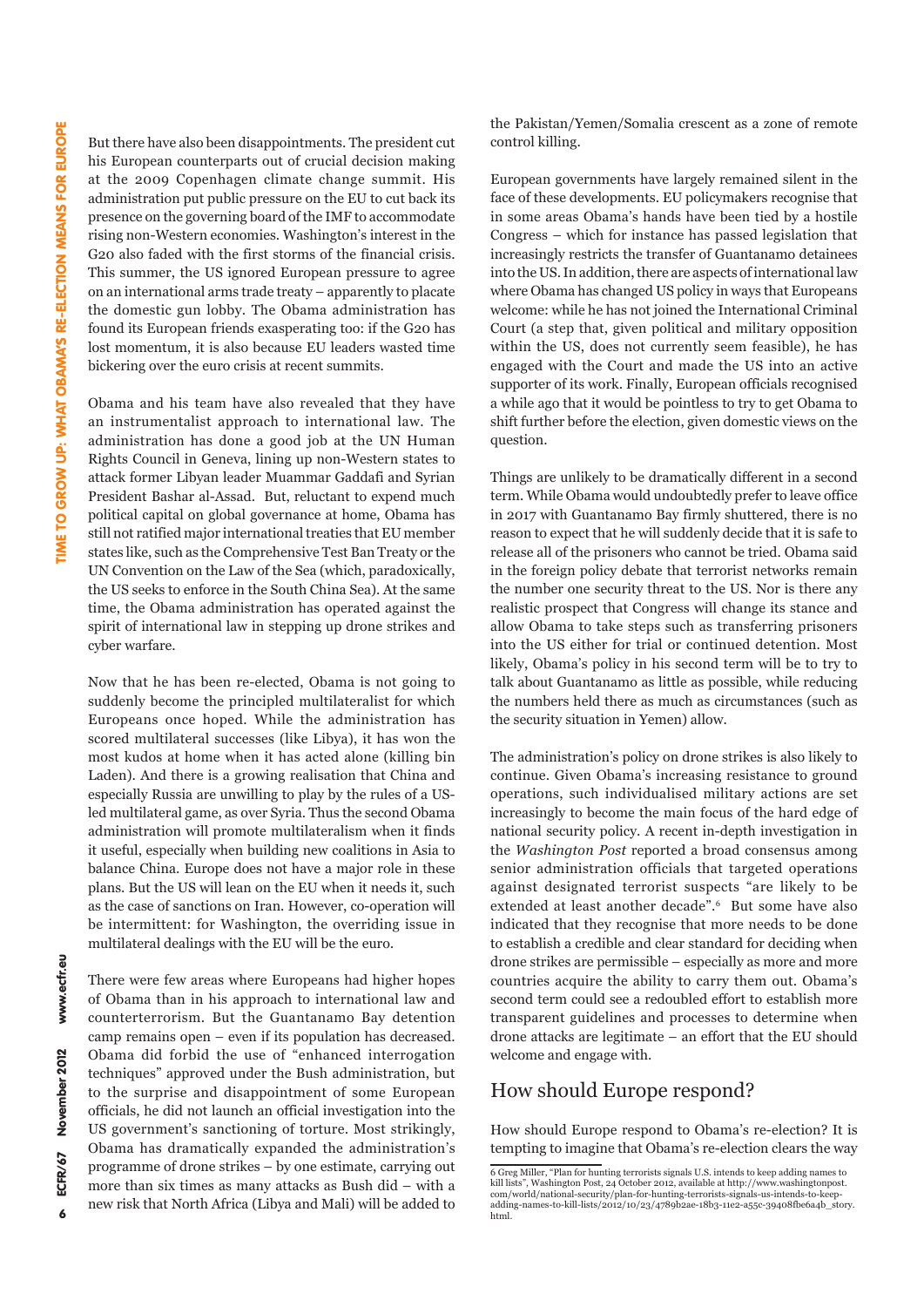for Europe and the US to work together on a common project for the future of the international system at a period of deep change in global politics (an agenda that many in the US and EU hoped for when he was first elected in 2008). The president may have strayed from this agenda, the argument goes, but now he is no longer constrained by the need to win a second term and can make up for lost time. However, Obama's highly pragmatic approach to international affairs is unlikely to change in his second term. For example, his tepid commitment to global governance and willingness to use tactics like drone strikes have not been aberrations.

The president's hard-nosed foreign policy and security strategies sold well at home in his first term. It is hard to imagine that he would have won foreign-policy debates with Mitt Romney if he had had to riff on ratifying the UN Convention on the Law of the Sea rather than killing bin Laden. It is possible that Obama will find it easier to make efforts to overhaul US policies on issues such as climate change in his second term. But this does not seem like another "present at the creation" moment when a comprehensive new world order can be fashioned. China shows little interest in reworking the international system. At home, a divided Congress is not going to vote through divisive changes to the structure of power at the UN or approve treaties aimed at transnational governance.

Rather, both the White House and Congress are likely to focus on the continuing "pivot" to Asia, which will become increasingly important to American domestic policy – if for no other reason than that it justifies sustained military spending. This does not mean that Europe will be left alone, especially if tensions with Iran lead to chaos in the Middle East. But, in many of the areas where Europe is active, it will be lacking an engaged American partner. This could be a good thing: it challenges the EU to get its house in order. Rather than trying to woo Washington, Europeans should focus on developing their own power, their relationships with rising powers and in particular their ability to manage crises in their own backyard. In fact, the US would welcome a tougher Europe of this kind.7

The foundation of Western pre-eminence in the post-Cold War world was above all economic, and it seems that the most powerful way of preserving a liberal bias in the international order is to increase the bargaining power of Europeans. This is one of the reasons why many people have rightly argued that there is a strategic necessity for Europeans and Americans to try to increase Western bargaining power through the creation of a transatlantic free trade area. But, given US fiscal realities and the "pivot" to Asia, this is not enough. Europeans also need to understand that the US will increasingly leave them to fend for themselves in their own neighbourhood. In the 1990s and early 2000s, it seemed as if Europe was becoming a "postmodern" continent that had moved beyond the principle of the balance of power. But that is no longer the case. Therefore, as Joschka Fischer has recently argued, "Europe must grow up and develop the capacity to defend its own interests, because the day is fast approaching when others will be less able and willing to do this for us than they once were."8

Paradoxically, Europeans have spent much of the past decade defending a European security system that their own governments realise is dysfunctional. The EU, Russia and Turkey are increasingly working around the formal institutions, which have become deadlocked by rivalry: some EU member states recognised the independence of Kosovo in spite of Russian opposition; Russia recognised the independence of Abkhazia and South Ossetia in spite of EU opposition; and Turkey co-operated with Brazil in formulating a response to Iran's nuclear threat without consulting NATO. As Russia calls openly for a new European security architecture and Turkey pursues an independent foreign policy and looks for a larger role, a multipolar Europe now is emerging.9 In order to prevent this, Europeans need to reach out to their neighbours – in particular Russia and Turkey – through a European security initiative. This could start with three elements.

First, whatever the fate of the newly-formed Syrian opposition organisation, Europe should not wait any longer in order to engage more directly with the existing and credible internal opposition centred around local revolutionary councils – and start providing them with direct assistance. At the same time, Europe should be more rather than less diplomatically engaged – which has to include creating and preparing for a moment when there is space for political deal making. Making ourselves more relevant in diplomacy will mean being less squeamish about re-establishing channels into the Assad regime and talking problem solving, not just lecturing key states on the other side of the Syria question.

Second, if US efforts to make a diplomatic breakthrough on Iran via direct channels do not bear fruit before Iran huddles down in the spring in advance of its own presidential election, Europe should take the lead in pushing back hard against any shift towards military options and in pursuing an effort to buy time that focuses on partial and immediate sanctions relief in exchange for verifiable suspension of 20 percent enrichment.

Third, Europe should do more to demonstrate that it is playing its part in response to developments in its southern neighbourhood and the MENA region. Given the economic realities, the EU and member states are unlikely to develop the "Marshall Plan" for post-revolutionary North Africa for which Italian Foreign Minister Franco Frattini called. The alternative is to enhance Europe's strategic dialogues with the new democracies in the region, as well as with the Gulf, Turkey, and others, in order to promote closer integration within North Africa and make progress on major win-win

<sup>7</sup> Jeremy Shapiro and Nick Witney, "Towards a Post-American Europe: A Power Audit of EU-US Relations", November 2009, available at http://ecfr.3cdn.net/ cdb1d0a4be418dc49c\_2em6bg7a0.pdf.

<sup>8</sup> Joschka Fischer, "Provincial Europe", Project Syndicate, 31 October 2012, available at http://www.project-syndicate.org/commentary/europe-s-missing-foreign-and-securitypolicy-by-joschka-fischer#GPDhrzdHFSqz95my.99

<sup>9</sup> See Mark Leonard and Ivan Krastev, "The Spectre of a Multipolar Europe", European Council on Foreign Relations, October 2010, available at http://ecfr.eu/page/-/ECFR25\_ SECURITY\_UPDATE\_AW\_SINGLE.pdf.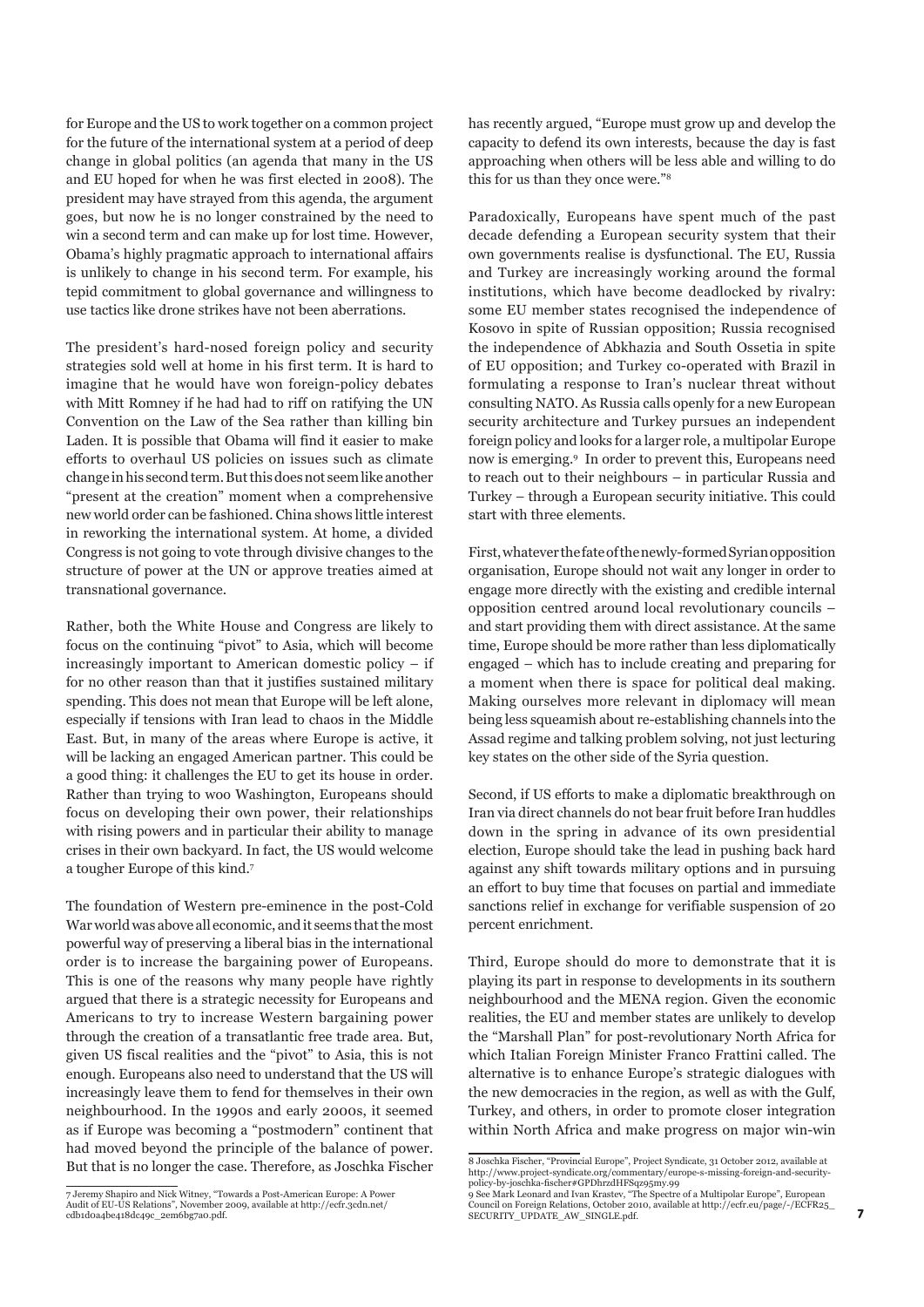economic projects.10

Europeans will struggle to have credibility with its neighbours – or the Obama administration for that matter – unless they demonstrate a readiness to take the defence of their own strategic interests more seriously. A serious strategic debate in Europe – which is to say, a Strategic Review commissioned by the European Council – is now essential. A failure to wake up will ensure that the coming presidency will be seen as the one during which America finally gave up on Europe.

#### About the authors

*Dimitar Bechev* is a Senior Policy Fellow at the European Council on Foreign Relations and the head of its Sofia Office.

*Anthony Dworkin* is a Senior Policy Fellow at the European Council on Foreign Relations.

*François Godement* is the Head of the China programme and a Senior Policy Fellow at the European Council on Foreign Relations.

*Richard Gowan* is a Senior Policy Fellow at the European Council on Foreign Relations and Associate Director for Managing Global Order at New York University's Center on International Cooperation.

*Hans Kundnani* is Editorial Director at the European Council on Foreign Relations.

*Mark Leonard* is co-founder and Director of the European Council on Foreign Relations.

*Daniel Levy* is Director of the Middle East and North Africa programme at the European Council on Foreign Relations.

*Kadri Liik* is the Head of the Wider Europe programme and a Senior Policy Fellow at the European Council on Foreign Relations.

*Nick Witney* is a Senior Policy Fellow at the European Council on Foreign Relations.

# Acknowledgements

The authors would like to thank Sebastian Dullien and Jonas Parello-Plesner for their comments on the text, Madeline Storck for research support and Jacqueline Shoen for her help with editing.

10 See Nick Witney and Anthony Dworkin, "A Power Audit of EU-North Africa Relations", European Council on Foreign Relations, September 2012, available at http:// ecfr.eu/page/-/ECFR62\_NAPA\_REPORT.pdf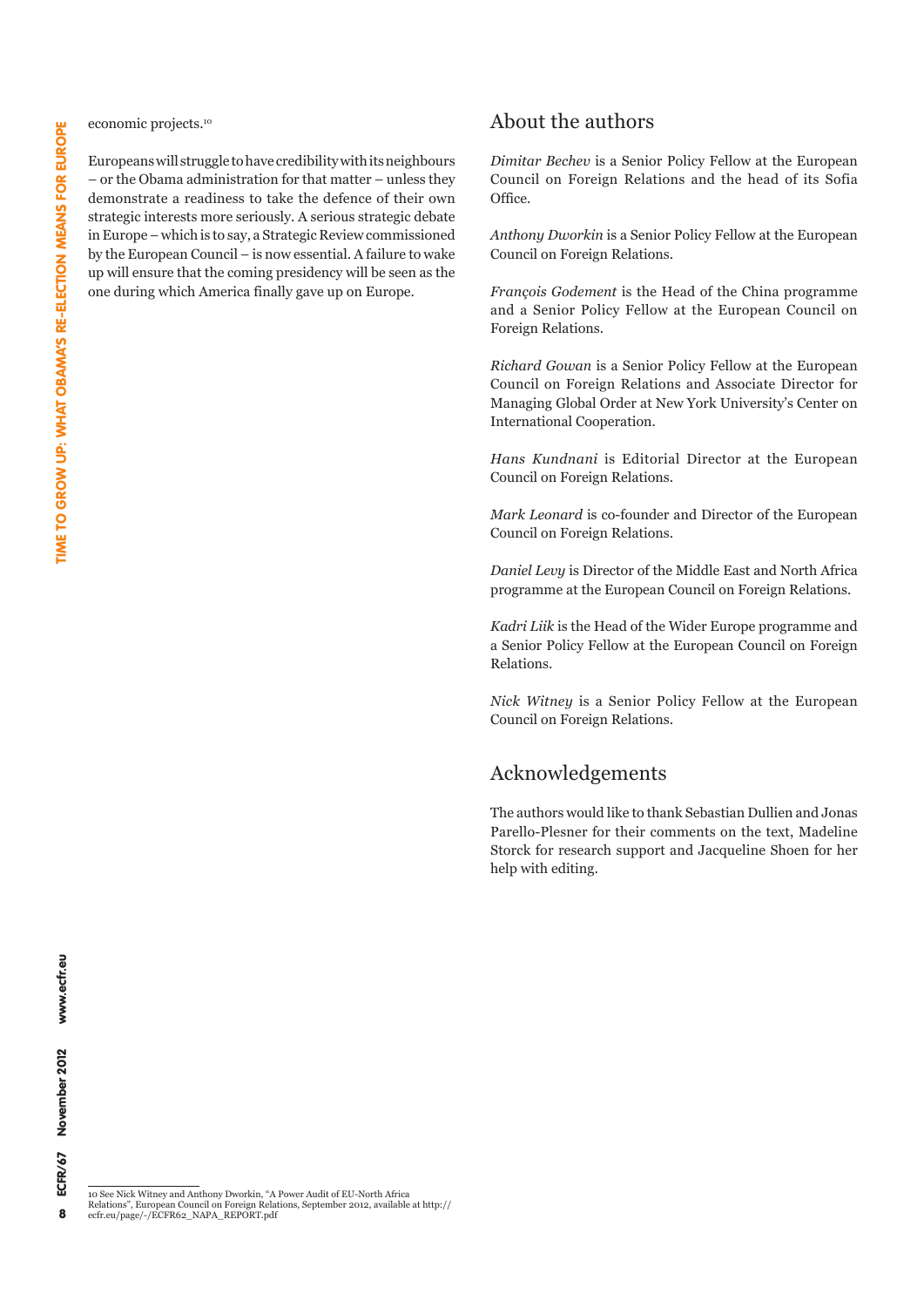Among members of the European Council on Foreign Relations are former prime ministers, presidents, European commissioners, current and former parliamentarians and ministers, public intellectuals, business leaders, activists and cultural figures from the EU member states and candidate countries.

Asger Aamund (Denmark) President and CEO, A. J. Aamund A/S and Chairman of Bavarian Nordic A/S

**Urban Ahlin (Sweden)**<br>Deputy Chairman of the Foreign Affairs Committee and foreign policy spokesperson for the Social Democratic Party

Martti Ahtisaari (Finland) Chairman of the Board, Crisis Management Initiative; former **President** 

Giuliano Amato (Italy) Former Prime Minister and vice President of the European Convention; Chairman, Centre for American Studies; Chairman, Enciclopedia Treccani

Gustavo de Aristegui (Spain) Diplomat: former Member of Parliament

Viveca Ax:son Jonhson **(Sweden)**<br>Chairman of Nordstjernan AB

Gordon Bajnai (Hungary) Former Prime Minister

**Dora Bakoyannis (Greece)**<br>Member of Parliament; former Foreign Minister

Leszek Balcerowicz (Poland) Professor of Economics at the Warsaw School of Economics; former Deputy Prime Minister

**Lluís Bassets (Spain)**<br>Deputy Director, El País

**Marek Belka (Poland)**<br>Governor, National Bank of Poland; former Prime Minister

**Roland Berger (Germany)**<br>Founder and Honorary Chairman,<br>Roland Berger Strategy Consultants GmbH

Erik Berglöf (Sweden) Chief Economist, European Bank for Reconstruction and Development

**Jan Krzysztof Bielecki (Poland)**<br>Chairman, Prime Minister's Economic<br>Council; former Prime Minister

Carl Bildt (Sweden) Foreign Minister

Henryka Bochniarz (Poland) President, Polish Confederation of Private Employers – Lewiatan

Svetoslav Bojilov (Bulgaria) Founder, Communitas Foundation and President of Venture Equity Bulgaria Ltd.

**Ingrid Bonde (Sweden)**<br>CFO & Deputy CEO, Vaffenfall AB

**Emma Bonino (Italy)**<br>Vice President of the Senate; former EU Commissioner

Stine Bosse (Denmark) Chairman and Non-Executive Board Member

Han ten Broeke (The Netherlands) Member of Parliament and spokesperson for foreign affairs and defence

**John Bruton (Ireland)**<br>Former European Commission<br>Ambassador to the USA; former Prime Minister (Taoiseach)

**Ian Buruma (The Netherlands)**<br>Writer and academic

**Erhard Busek (Austria)**<br>Chairman of the Institute for the Danube and Central Europe

Jerzy Buzek (Poland) Member of the European Parliament; former President of the European Parliament; former Prime Minister

**Gunilla Carlsson (Sweden)**<br>Minister for International Development Cooperation

Maria Livanos Cattaui **(Switzerland)**<br>Former Secretary General of the International Chamber of Commerce

Ipek Cem Taha (Turkey) Director of Melak Investments/ Journalist

**Carmen Chacón (Spain)**<br>Former Minister of Defence

Charles Clarke (United **Kingdom)**<br>Visiting Professor of Politics, University<br>of East Anglia; former Home Secretary

**Nicola Clase (Sweden)**<br>Ambassador to the United Kingdom; former State Secretary

Daniel Cohn-Bendit (Germany) Member of the European Parliament

Robert Cooper (United Kingdom) Counsellor of the European External

Action Service **Gerhard Cromme (Germany)**<br>Chairman of the Supervisory Board of the ThyssenKrupp

Maria Cuffaro (Italy) Anchorwoman, TG3, RAI

Daniel Daianu (Romania) Professor of Economics, National School of Political and Administrative Studies (SNSPA); former Finance **Minister** 

Massimo D'Alema (Italy) President, Italianieuropei Foundation; President, Foundation for European Progressive Studies; former Prime Minister and Foreign Minister

Marta Dassù (Italy) Under Secretary of State for Foreign Affairs

**Ahmet Davutoglu (Turkey)**<br>Foreign Minister

**Aleš Debeljak (Slovenia)**<br>Poet and Cultural Critic

**Jean-Luc Dehaene (Belgium)**<br>Member of the European Parliament; former Prime Minister

Gianfranco Dell'Alba (Italy) Director, Confederation of Italian Industry (Confindustria) - Brussels office; former Member of the European Parliament

**Pavol Demeš (Slovakia)**<br>Senior Transatlantic Fellow, German<br>Marshall Fund of the United States (Bratislava)

**Kemal Dervis (Turkey)**<br>Vice-President and Director of Global<br>Economy and Development

**Tibor Dessewffy (Hungary)**<br>President, DEMOS Hungary

Hanzade Doğan Boyner (Turkey) Chair, Dog˘an Gazetecilik and Dog˘an On-line

Andrew Duff (United Kingdom) Member of the European Parliament

Mikuláš Dzurinda (Slovakia) Former Foreign Ministe

Hans Eichel (Germany) Former Finance Minister

Rolf Ekeus (Sweden) Former Executive Chairman, United Nations Special Commission on Iraq; former OSCE High Commissioner on National Minorities; former Chairman Stockholm International Peace Research Institute, SIPRI

Uffe Ellemann-Jensen (Denmark) Chairman, Baltic Development Forum; former Foreign Minister

Steven Everts (The Netherlands) Adviser to the Vice President of the European Commission and EU High Representative for Foreign and Security Policy

**Tanja Fajon (Slovenia)**<br>Member of the European Parliament

**Gianfranco Fini (Italy)**<br>President, Chamber of Deputies;<br>former Foreign Minister

**Joschka Fischer (Germany)**<br>Former Foreign Minister and vice-Chancellor

Karin Forseke (Sweden/USA) Chairman, Alliance Trust Plc

Lykke Friis (Denmark) Member of Parliament; former Minister for Climate, Energy and Gender Equality

Jaime Gama (Portugal) Former Speaker of the Parliament; former Foreign Minister

Timothy Garton Ash (United Kingdom) Professor of European Studies, Oxford University

**Carlos Gaspar (Portugal)**<br>Chairman of the Portuguese Institute<br>of International Relations (IPRI)

Teresa Patricio Gouveia (Portugal) Trustee to the Board of the Calouste Gulbenkian Foundation; former Foreign Minister

Heather Grabbe (United Kingdom) Executive Director, Open Society Institute – Brussels

Charles Grant (United Kingdom) Director, Centre for European Re

Jean-Marie Guéhenno (France) Director of the Center for International Resolution, Columbia University; former Deputy Joint Special Envoy of the United Nations and the League of Arab States on Syria

**Elisabeth Guigou (France)**<br>Member of Parliament and President<br>of the Foreign Affairs Committee

Fernando Andresen Guimarães

(Portugal) Head of the US and Canada Division, European External Action Service

Karl-Theodor zu Guttenberg (Germany)

Former Defence Minister István Gyarmati (Hungary)

President and CEO, International Centre for Democratic Transition

# Hans Hækkerup (Denmark) Former Chairman, Defence

Commission; former Defence Minister

Heidi Hautala (Finland) Minister for International Development

Sasha Havlicek (United Kingdom) Executive Director, Institute for Strategic Dialogue (ISD)

Connie Hedegaard (Denmark)

Commissioner for Climate Change Steven Heinz (Austria) Co-Founder & Co-Chairman,

Lansdowne Partners Ltd

Annette Heuser (Germany) Executive Director, Bertelsmann Foundation Washington DC

Diego Hidalgo (Spain) Co-founder of Spanish newspaper El País; President, FRIDE

Jaap de Hoop Scheffer (The Netherlands) Former NATO Secretary General

Danuta Hübner (Poland) Member of the European Parliament; former European Commissioner

Anna Ibrisagic (Sweden) Member of the European Parliament

Jaakko Iloniemi (Finland) Former Ambassador and former Executive Director, Crisis Management Initiative

Toomas Ilves (Estonia) President

Wolfgang Ischinger (Germany) Chairman, Munich Security Conference; Global Head of Government Affairs Allianz SE

Minna Järvenpää (Finland/US) International Advocacy Director, Open Society Foundation

Mary Kaldor (United Kingdom) Professor, London School of Economics

Ibrahim Kalin (Turkey) Senior Advisor to the Prime Minister of Turkey on foreign policy and public diplomacy

Sylvie Kauffmann (France) itorial Director, Le Monde

**Olli Kivinen (Finland)**<br>Writer and columnist

**Ben Knapen (The Netherlands)**<br>Former Minister for European Affairs and International Cooperation

Gerald Knaus (Austria) Chairman of the European Stability Initiative and Carr Center Fellow

Caio Koch-Weser (Germany) Vice Chairman, Deutsche Bank Group; former State Secretary

Bassma Kodmani (France) Executive Director of the Arab Reform **Initiative** 

#### Rem Koolhaas (The Netherlands)

Architect and urbanist; Professor at the Graduate School of Design, Harvard University

**David Koranyi (Hungary)**<br>Deputy Director, Dinu Patriciu Eurasia Center of the Atlantic Council of the United States

 $\ddot{\mathbf{Q}}$ 

Bernard Kouchner (France) Former Minister of Foreign Affairs **Ivan Krastev (Bulgaria)**<br>Chair of Board, Centre for Liberal

Aleksander Kwaśniewski

Strategies

(Poland)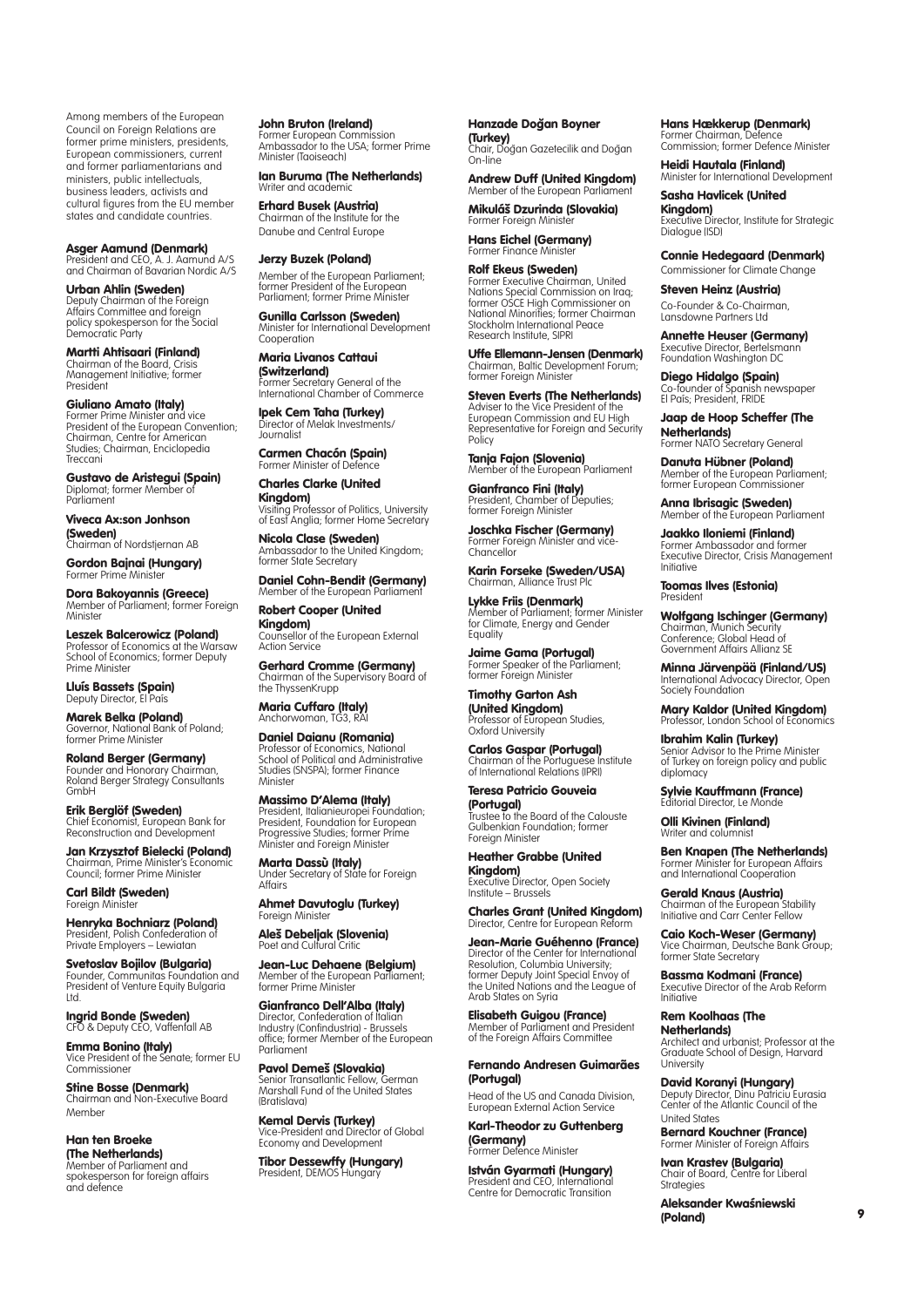Mart Laar (Estonia) Minister of Defence; former Prime Minister Andrzej Olechowski (Poland) Former Foreign Minister

**Miroslav Lajčák (Slovakia)**<br>Deputy Prime Minister and Foreign<br>Minister

Alexander Graf Lambsdorff **(Germany)**<br>Member of the European Parliament

**Pascal Lamy (France)**<br>Honorary President, Notre Europe and<br>Director-General of WTO; former EU Commissioner

Bruno Le Maire (France) Member of Parliament; Former Minister for **Monica Oriol (Spain)**<br>Food, Agriculture & Fishing CEO. Seauriber

**Mark Leonard (United Kingdom)**<br>Director, European Council on Foreign Relations

#### Jean-David Levitte (France)

Former Sherpa to the President of the French Republic; former Ambassador to the United States

**Sonia Licht (Serbia)**<br>President, Belgrade Fund for Political Excellence

Juan Fernando López Aguilar (Spain) Member of the European Parliament;

former Minister of Justice Adam Lury (United Kingdom)

CEO, Menemsha Ltd Monica Macovei (Romania)

Member ot the European Parliament

Emma Marcegaglia (Italy) CEO of Marcegaglia S.p.A; former President, Confindustria

Katharina Mathernova (Slovakia) ..........................<br>ior Adviser, World Bar

Íñigo Méndez De Vigo (Spain) Secretary of State for the European Union **(Spain/United Kingdom)** 

David Miliband (United Kingdom) Member of Parliament; Former Secretary of State for Foreign and Commonwealth Affairs

**Alain Minc (France)**<br>President of AM Conseil; former chairman, Le Monde

**Nickolay Mladenov (Bulgaria)**<br>Foreign Minister; former Defence<br>Minister; former Member of the European<br>Parliament

**Dominique Moïsi (France)**<br>Senior Adviser, IFRI

**Pierre Moscovici (France)**<br>Finance Minister; former Minister for European Affairs

Nils Muiznieks (Latvia) Council of Europe Commissioner for Human Rights

**Hildegard Müller (Germany)**<br>Chairwoman, BDEW Bundesverband der Energie- und Wasserwirtschaft

Wolfgang Münchau (Germany) President, Eurointelligence ASB

Alina Mungiu-Pippidi (Romania) Professor of Democracy Studies, Hertie School of Governance

Kalypso Nicolaïdis

**(Greece/France)**<br>Professor of International Relations, University of Oxford

**Daithi O'Ceallaigh (Ireland)**<br>Director-General, Institute of International<br>and European Affairs

Christine Ockrent (Belgium) Editorialist

**Dick Oosting (The Netherlands)**<br>CEO, European Council on Foreign<br>Relations; former Europe Director, Amnesty International

Mabel van Oranje (The Netherlands) Senior Adviser, The Elders

**Marcelino Oreja Aguirre (Spain)**<br>Member of the Board, Fomento de Construcciones y Contratas; former EU Commissioner

CEO, Seguriber Cem Özdemir (Germany)

Leader, Bündnis90/Die Grünen (Green Party)

**Ana Palacio (Spain)**<br>Member of the Council of State;<br>Former Foreign Minister; former Senior<br>President and General Counsel of the World Bank Group

Simon Panek (Czech Republic) Chairman, People in Need Foundation

Chris Patten (United Kingdom) Chancellor of Oxford University and co-chair of the International Crisis Group; former EU Commissioner

Diana Pinto (France) Historian and author

Jean Pisani-Ferry (France) Director, Bruegel; Professor, Université Paris-Dauphine

**Ruprecht Polenz (Germany)**<br>Member of Parliament; Chairman of the<br>Bundestag Foreign Affairs Committee

Lydie Polfer (Luxembourg)<br>Member of Parliament; former Foreign **Minister** 

Charles Powell  $\mathsf{\dot{r}}$ ector, Real Instituto Elcano

Andrew Puddephatt (United Kingdom) Director, Global Partners & Associated Ltd.

Vesna Pusić (Croatia) Foreign Ministe

Robert Reibestein **(The Netherlands)**<br>Director, McKinsey & Company

George Robertson **(United Kingdom)**<br>Former Secretary General of NATO

**Albert Rohan (Austria)**<br>Former Secretary General for Foreign<br>Affairs

**Adam D. Rotfeld (Poland)**<br>Former Minister of Foreign Affairs; Co-Chairman of Polish-Russian Group on Difficult Matters, Commissioner of Euro-Atlantic Security Initiative

Norbert Röttgen (Germany) Minister for the Environment Conservation and Nuclear Safety

Olivier Roy (France) Professor, European University Institute, Florence

Daniel Sachs (Sweden) CEO, Proventus

**Pasquale Salzano (Italy)**<br>Vice President, International Institutional Affairs, ENI

**Stefano Sannino (Italy)**<br>Director General for Enlargement, European Commission

Javier Santiso (Spain) Director, Office of the CEO of Telefonica Europe

Marietje Schaake (The Netherlands) Member of the European Parliament

Klaus Scharioth (Germany) Dean of the Mercator Fellowship on International Affairs; former Ambassador of the Federal Republic of Germany to the US

**Pierre Schori (Sweden)**<br>Chair of Olof Palme Memorial Fund;<br>former Director General, FRIDE; former SRSG to Cote d'Ivoire

Wolfgang Schüssel (Austria) er of Parliament; former Chancellor

Karel Schwarzenberg (Czech Republic) Foreign Ministe

Giuseppe Scognamiglio (Italy) Executive Vice President, Head of Public Affairs, UniCredit Spa

**Narcís Serra (Spain)**<br>Chair of CIDOB Foundation; former Vice President of the Spanish Government

Radosław Sikorski (Poland) Foreign Minister

Aleksander Smolar (Poland) Chairman of the Board, Stefan Batory Foundation

**Javier Solana (Spain)**<br>Former EU High Representative for the Common Foreign and Security Policy & Secretary-General of the Council of the EU; former Secretary General of NATO

George Soros (Hungary/USA) Founder and Chairman, Open Society Foundations

Teresa de Sousa (Portugal) Journalist

**Goran Stefanovski (Macedonia)**<br>Playwright and Academic

**Rory Stewart (United Kingdom)**<br>Member of Parliament

Alexander Stubb (Finland) Minister for Foreign Trade and European Affairs; former Foreign Minister

Michael Stürmer (Germany) Chief Correspondent, Die Welt

Ion Sturza (Romania) President, GreenLight Invest; former Prime Minister of the Republic of Moldova

**Paweł Świeboda (Poland)**<br>President, Demos EUROPA - Centre for<br>European Strategy

**Teija Tiilikainen (Finland)**<br>Director, Finnish Institute for International **Relations** 

Luisa Todini (Italy) Chair, Todini Finanziaria S.p.A

Loukas Tsoukalis (Greece) Professor, University of Athens and President, ELIAMEP

Erkki Tuomioja (Finland) Foreign Ministe

**Daniel Valtchev, (Bulgaria)**<br>Former Deputy PM and Minister of Education

**Vaira Vike-Freiberga (Latvia)**<br>Former President

**Antonio Vitorino (Portugal)**<br>Lawyer; former EU Commissioner

**Andre Wilkens (Germany)**<br>Director Mercator Centre Berlin and Director Strategy, Mercator Haus

Carlos Alonso Zaldívar (Spain) Former Ambassador to Brazil

Stelios Zavvos (Greece) CEO, Zeus Capital Managers Ltd

# **Samuel Zbogar (Slovenia)**<br>EU Representative to Kosovo; Former

foreign Minister

10

www.ecfr.

2012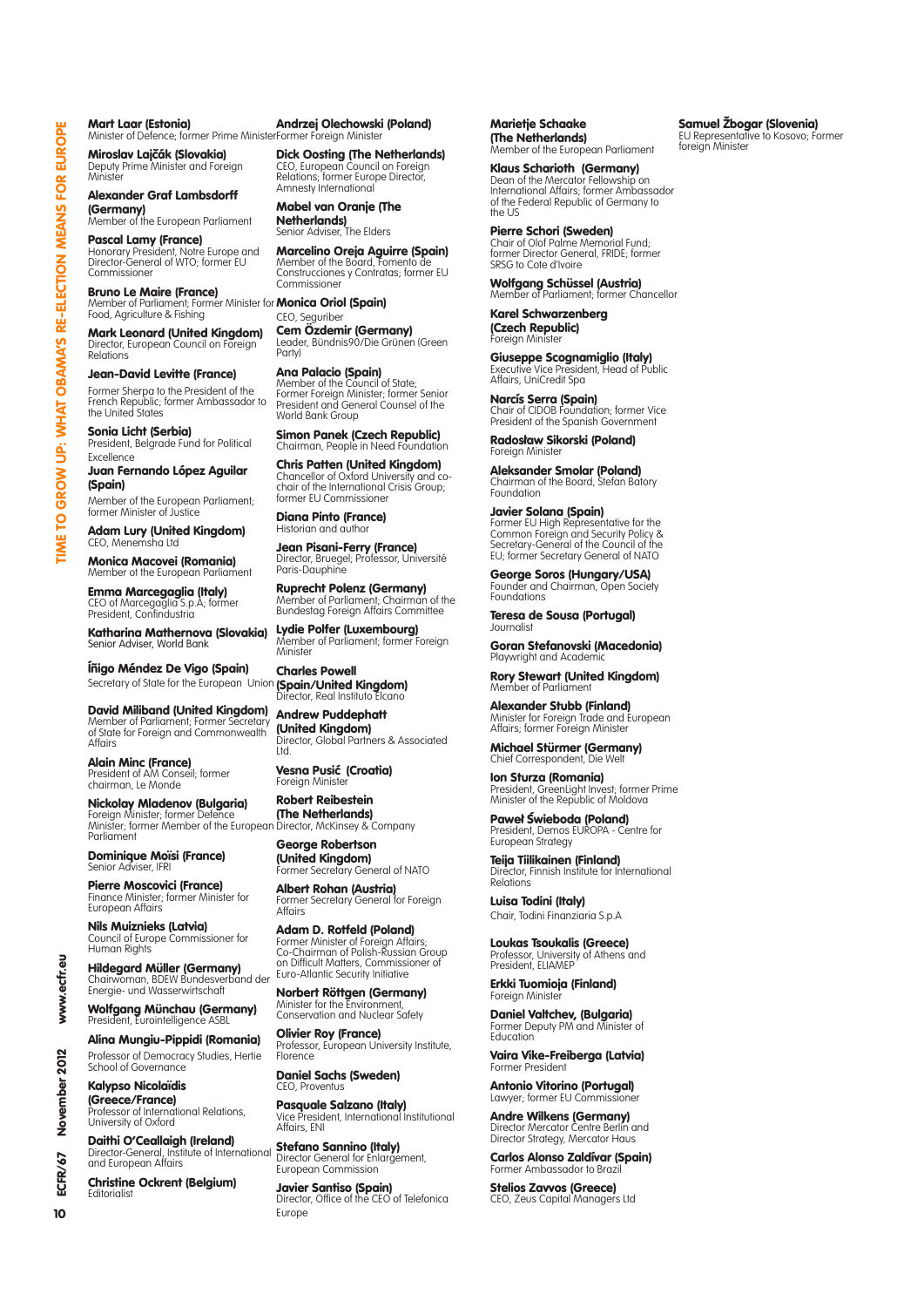ALSO AVAIL<br>FROM <mark>ECF</mark>R

New World Order: The Balance of Soft Power and the Rise of Herbivorous Powers Ivan Krastev and Mark Leonard, October 2007 (ECFR/01)

A Power Audit of EU-Russia Relations Mark Leonard and Nicu Popescu, November 2007 (ECFR/02)

**Poland's second return to Europe?**<br>Paweł Swieboda, December 2007<br>(ECFR/03)

**Afghanistan: Europe's**<br>**forgotten war**<br><u>Daniel Ko</u>rski, January 2008 (ECFR/04)

**Meeting Medvedev: The Politics<br><b>of the Putin Succession**<br>Andrew Wilson, February 2008<br>(ECFR/05)

**Re-energising Europe's Security<br><b>and Defence Policy**<br>Nick Witney, July 2008 (ECFR/06)

Can the EU win the Peace in **Georgia?**<br>Nicu Popescu, Mark Leonard and<br><u>Andrew W</u>ilson, August 2008 (ECFR/07)

A Global Force for Human Rights? An Audit of European Power at the UN Richard Gowan and Franziska Brantner, September 2008 (ECFR/08)

Beyond Dependence: How to deal with Russian Gas Pierre Noel, November 2008 (ECFR/09)

**Re-wiring the US-EU relationship**<br>Daniel Korski, Ulrike Guerot and<br><u>Mark Le</u>onard, December 2008 (ECFR/10)

**Shaping Europe's Afghan Surge**<br>Daniel Korski, March 2009<br>(ECFR/11)

Power Audit of EU-China A Power A<br>Relations John Fox and Francois Godement, April 2009 (ECFR/12)

Beyond the "War on Terror": Towards a New Transatlantic Framework for Counterterrorism Anthony Dworkin, May 2009 (ECFR/13)

The Limits of Enlargement-lite: **European and Russian Power in<br><b>the Troubled Neighbourhood**<br>Nicu Popescu and Andrew<br>Wilson, June 2009 (ECFR/14)

The EU and human rights at the **UN: 2009 annual review**<br>Richard Gowan and Franziska<br>Brantner, September 2009<br>(ECFR/15)

What does Russia think? edited by Ivan Krastev, Mark Leonard and Andrew Wilson, September 2009 (ECFR/16)

Supporting Moldova's Democratic Transition Nicu Popescu, October 2009 (ECFR/17)

**Can the EU rebuild failing<br>states? A review of Europe's<br>Civilian Capacities<br>Daniel Korski and Richard Gowan,<br>October 2009 (ECFR/18)** 

Towards a Post-American Europe: A Power Audit of EU-US Relations

Jeremy Shapiro and Nick Witney, October 2009 (ECFR/19)

**Dealing with Yanukovych's<br><b>Ukraine**<br><u>Andrew Wilson, March 2010</u> (ECFR/20)

Beyond Wait-and-See: **The Way Forward for<br>EU Balkan Policy**<br>Heather Grabbe, Gerald Knaus and Daniel Korski, May 2010 (ECFR/21)

**A Global China Policy**<br>François Godement, June 2010<br>(ECFR/22)

Towards an EU Human Rights Strategy for a Post-Western **World** 

Susi Dennison and Anthony Dworkin, September 2010 (ECFR/23)

The EU and Human Rights at the UN: 2010 Review Richard Gowan and Franziska Brantner, September 2010 (ECFR/24)

The Spectre of a Multipolar **Europe**<br>Ivan Krastev & Mark Leonard with Dimitar Bechev, Jana Kobzova & Andrew Wilson, October 2010 (ECFR/25)

Beyond Maastricht: a New Deal for the Eurozone Thomas Klau and François Godement, December 2010 (ECFR/26)

**The EU and Belarus after<br>the Election**<br>Balázs Jarábik, Jana Kobzova<br>and Andrew Wilson, January<br>2011 (ECFR/27)

**After the Revolution: Europe<br>and the Transition in Tunisia<br>Susi Dennison, Anthony Dworkin,<br>Nicu Popescu and Nick Witney,<br>March 2011 (ECFR/28)** 

**European Foreign Policy<br><b>Scorecard 2010**<br>March 2011 (ECFR/29)

The New German Question: **How Europe can get the<br><b>Germany it needs**<br>Ulrike Guérot and Mark Leonard,<br>April 2011 (ECFR/30)

Turning Presence into Power: **Lessons from the Eastern<br><b>Neighbourhood**<br>Nicu Popescu and Andrew<br>Wilson, May 2011 (ECFR/31)

**Egypt's Hybrid Revolution:<br>a Bolder EU Approach**<br>Anthony Dworkin, Daniel Korski<br>and Nick Witney, May 2011<br>(ECFR/32)

A Chance to Reform: How the EU can support Democratic Evolution in Morocco Susi Dennison, Nicu Popescu and José Ignacio Torreblanca, May 2011 (ECFR/33)

**China's Janus-faced Response<br>to the Arab Revolutions<br>Jonas Parello-Plesner and<br>Raffaello Pantucci, June 2011<br>(ECFR/34)** 

**What does Turkey think?**<br>Edited by Dimitar Bechev, June<br>2011 (ECFR/35)

**What does Germany think<br>about Europe?**<br>Edited by Ulrike Guérot and<br>Jacqueline Hénard, June 2011<br>(ECFR/36)

**The Scramble for Europe**<br>François Godement and Jonas<br>Parello-Plesner with Alice<br>Richard, July 2011 (ECFR/37)

Palestinian Statehood at the UN: Why Europeans Should Vote "Yes" Daniel Levy and Nick Witney, September 2011 (ECFR/38)

The EU and Human Rights at **the UN: 2011 Review**<br>Richard Gowan and Franziska<br>Brantner, September 2011<br>(ECFR/39)

**How to Stop the<br>Demilitarisation of Europe**<br>Nick Witney, November 2011<br>(ECFR/40)

Europe and the Arab<br>Revolutions: A New Vision for<br>Democracy and Human Rights<br>Susi Dennison and Anthony<br>Dworkin, November 2011 (ECFR/41)

**Spain after the Elections: the<br>"Germany of the South"?**<br>José Ignacio Torreblanca and Mark Leonard, November 2011 (ECFR/42)

**Four Scenarios for the<br><b>Reinvention of Europe**<br><u>Mark</u> Leonard, November 2011 (ECFR/43)

**Dealing with a Post-Bric Russia**<br>Ben Judah, Jana Kobzova and<br>Nicu Popescu, November 2011<br>(ECFR/44)

**Rescuing the euro: what is<br><b>China's price?**<br>François Godement, November<br>2011 (ECFR/45)

**A "Reset" with Algeria: The<br><b>Russia to the EU's South**<br>Hakim Darbouche and Susi Dennison, December 2011 (ECFR/46)

Ukraine after the Tymoshenko verdict Andrew Wilson,<br>December 2011 (ECFR/47)<br>**Scorecard 2012**, February<br>**Scorecard 2012**, February 2012<br>(ECFR/48)

The long shadow of Ordoliberalism: Germany's **Approach to the Euro crisis**<br>Sebastian Dullien and Ulrike<br>Guérot, February 2012 (ECFR/49)

**The end of the Putin consensus**<br>Ben Judah and Andrew Wilson,<br>March 2012 (ECFR/50)

Syria: Towards a Political **Solution**<br>Julien Barnes-Dacey, March 2012<br>(ECFR/51)

**How the EU can support<br><b>reform in Burma**<br>Jonas Parello-Plesner, March<br>2012 (ECFR/52)

**China at the crossroads**<br>François Godement, April 2012<br>(ECFR/53)

Europe and Jordan: Reform before it's too late

Julien Barnes-Dacey, April 2012 (ECFR/54)

China and Germany: Why the emerging special relationship matters for Europe Hans Kundnani and Jonas Parello-Plesner, May 2012 (ECFR/55)

**After Merkozy: How France<br>and Germany can make<br>Europe work<br>Ulrike Guérot and Thomas Klau,<br>May 2012 (ECFR/56)** 

The EU and Azerbaijan: Beyond Oil Jana Kobzova, May 2012 (ECFR/57)

A Europe of Incentives: How to regain the trust of citizens and markets Mark Leonard and Jan Zielonka, June 2012 (ECFR/58)

The Case for Co-operation in Crisis Management Richard Gowan, June 2012 (ECFR/59)

The Periphery of the Periphery: The Western Balkans and the Euro Crisis Dimitar Bechev, August 2012 (ECFR/60)

Lebanon: Containing Spillover from Syria Julien Barnes-Dacey, September 2012 (ECFR/61)

A Power Audit of EU-North **Africa Relations**<br>Nick Witney and Anthony<br>Dworkin, September 2012<br>(ECFR/62)

Transnistria: A bottom-up **Solution** Nicu Popescu and Leonid Litra, September 2012 (ECFR/63)

Why the Euro Crisis threatens<br>the European Single Market<br>Sebastian Dullien, October 2012<br>(ECFR/64)

The EU and Ukraine after the **2012 elections**<br>Andrew Wilson, November 2012<br>(ECFR/65)

China 3.0 Edited by Mark Leonard, November 2012 (ECFR/66)